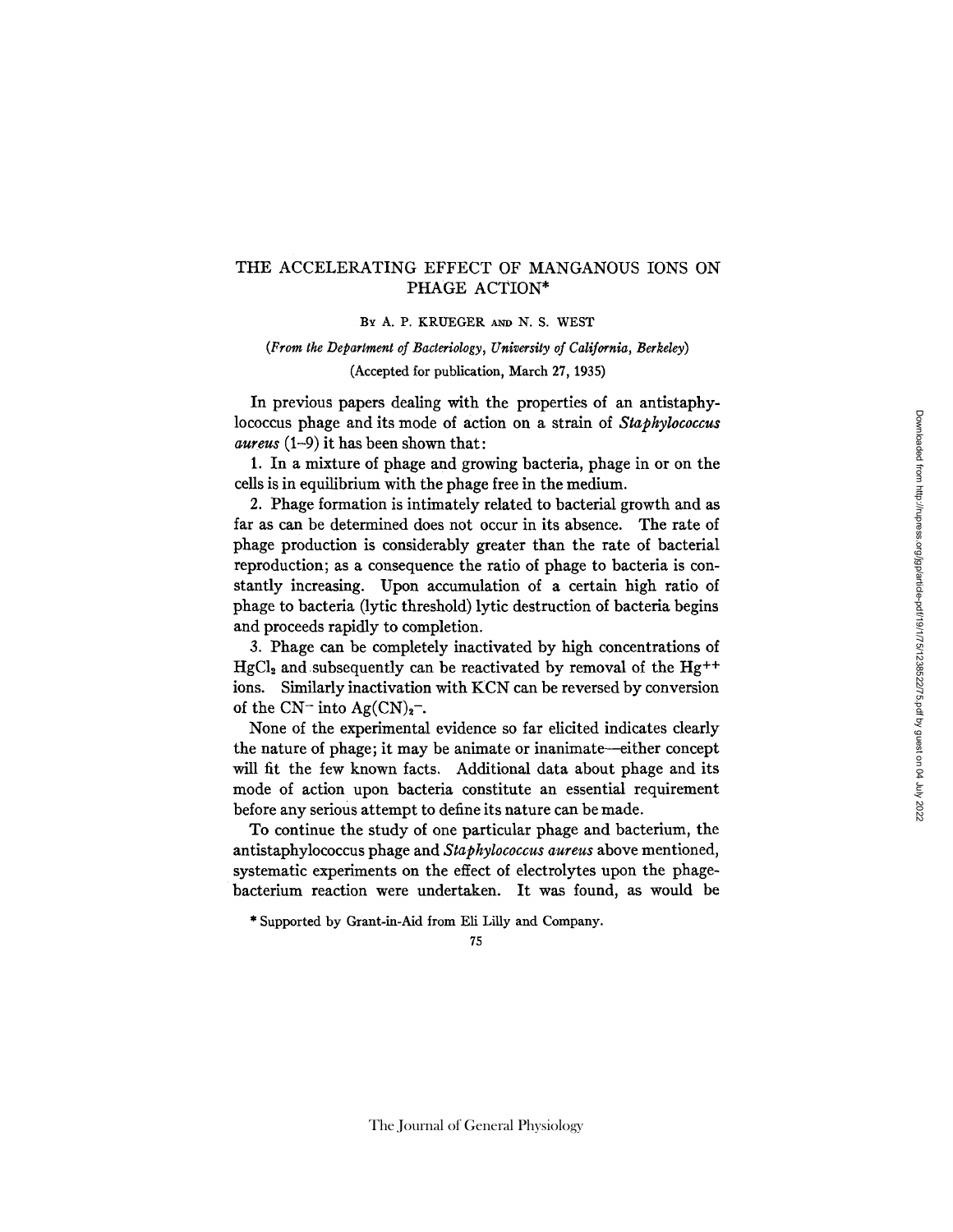# 76 EFFECT OF MANGANOUS IONS ON PHAGE ACTION

anticipated, that a variety of electrolytes in appropriate concentrations served to inhibit the reaction. Of greater interest, however, was the acceleration noted in some instances, particularly in the case of Mn<sup>++</sup> salts. The  $Mn^{++}$  ion in extremely low concentrations lessens the time required for lysis to begin in a given mixture of phage and bacteria, diminishes the final yield of phage obtained, and shifts the equilibrium between intracellular and extracellular phage in favor of the latter fraction.

## *The Acceleration Effect*

Cultures of *Staphylococcus aureus* were grown in infusion broth containing 0.00016 molar MnCl<sub>2</sub> at 36°C. When  $[B]$ <sup>1</sup> = 1 × 10<sup>8</sup> 1.0 ml. of the suspension was added to 4.0 ml. amounts of various concentrations of phage containing  $0.00016$  molar MnCl<sub>2</sub>. These tubes were shaken in the 36°C. water bath together with identical controls containing no manganese. The results are recorded in Table I. For any given phage concentration the manganese-containing cultures lysed 0.5 hour ahead of the controls. To determine whether this result was due to the anion or cation, experiments were run with equivalent solutions of NaCl and MnSO<sub>4</sub>. There was no accelerating action due to NaC1 in the concentration used while the MnSO4 produced the same effect as the MnCl<sub>2</sub>. The action was therefore attributed to the  $Mn^{++}$  ion.

## *Analysis of the Mn ++ Effect*

In considering the mechanism underlying the accelerating effect of  $Mn^{++}$  ions three general possibilities suggested themselves; first, that the ion stimulates bacterial growth, increasing the rate of phage production and hastening attainment of the lytic threshold; second, that phage formation is somehow enhanced independently of bacterial growth; third, that the Mn++ ion reduces the lytic threshold and renders the ceils more susceptible to phage action.

In order to test out the first of these hypotheses, that bacterial growth stimulation primarily was involved, a series of experiments was run following in each case the bacterial growth curve in phage-bacteria mixtures and in similar mixtures to which had been added manganese.

 $t [P] =$  phage concentration in activity units/ml.  $[B] =$  concentration of bacteria or staphylococci/ml. P.U. = phage activity unit.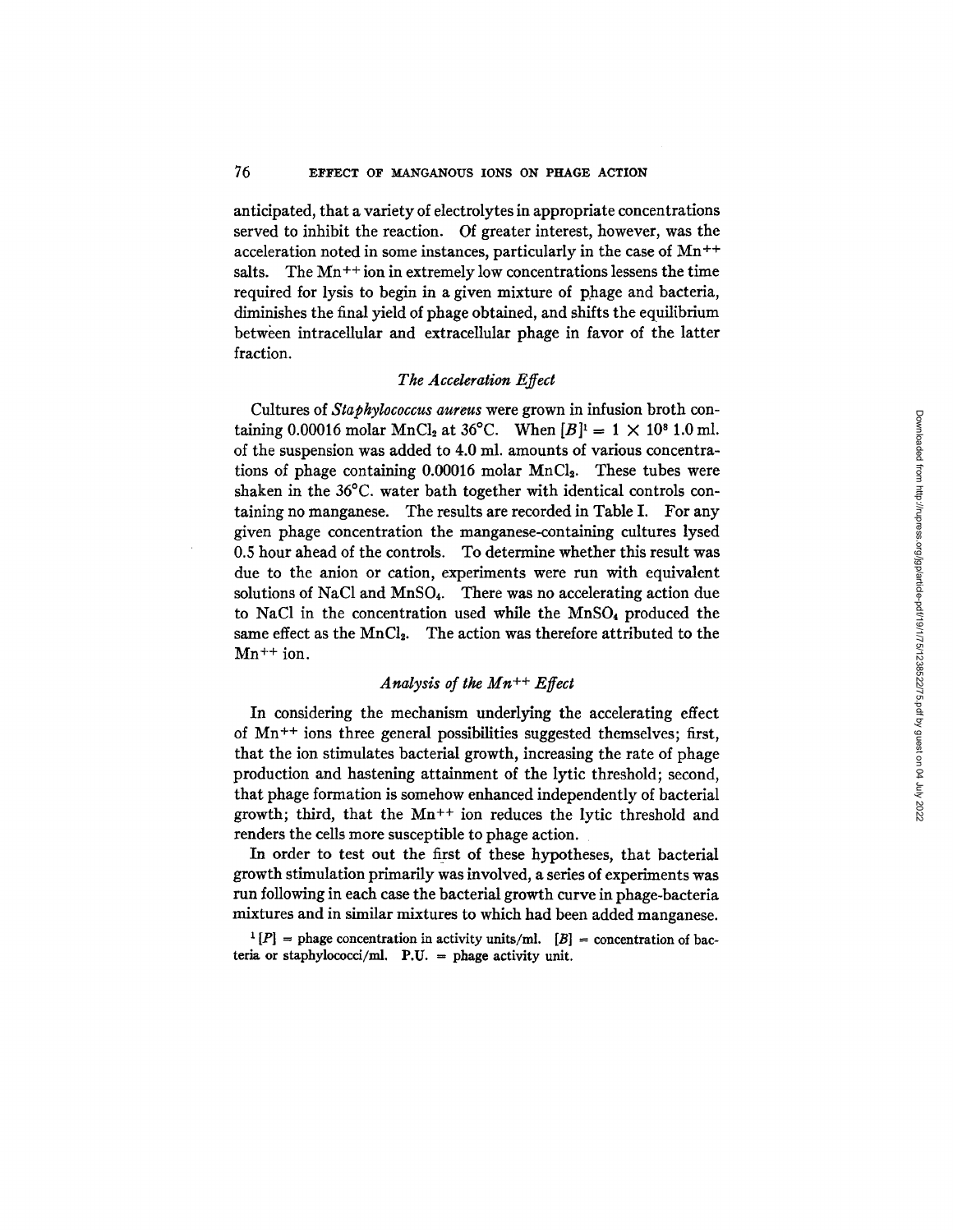$\ddotplus$ 

|                                                  |                           | $1 \times 10^{7}$ P.U./ml. | $1 \times 10^6$ P.U,/ml.  | $1 \times 10^{6}$ P.U./ml. |
|--------------------------------------------------|---------------------------|----------------------------|---------------------------|----------------------------|
| Initial bacterial concentration                  | $2.5 \times 10^{7}$ B/ml. | $2.5 \times 10^{7}$ B/ml.  | $2.5 \times 10^{7}$ B/ml. | $2.5 \times 10^{7}$ B/ml.  |
| Time of onset of lysis: with Mn <sup>++</sup>    | $\frac{8}{9}$             | د.<br>ب                    | 2.15                      | $\frac{2}{3}$              |
| Time of onset of lysis: without Mn <sup>++</sup> | $\frac{3}{1}$             | $\frac{5}{2}$              | $\frac{6}{2}$             | 3.4                        |
| $T = T_{\rm ex}$ $\sim 260$ $T = T_0$            |                           |                            |                           |                            |

Temperature =  $36^{\circ}$ C. pH =  $7.2$ .<br>For the Mn<sup>++</sup> series the bacteria were grown in broth containing 0.00016 M MnCl<sub>3</sub>.<br>The phage dilutions used contained the same concentration of MnCl<sub>3</sub>.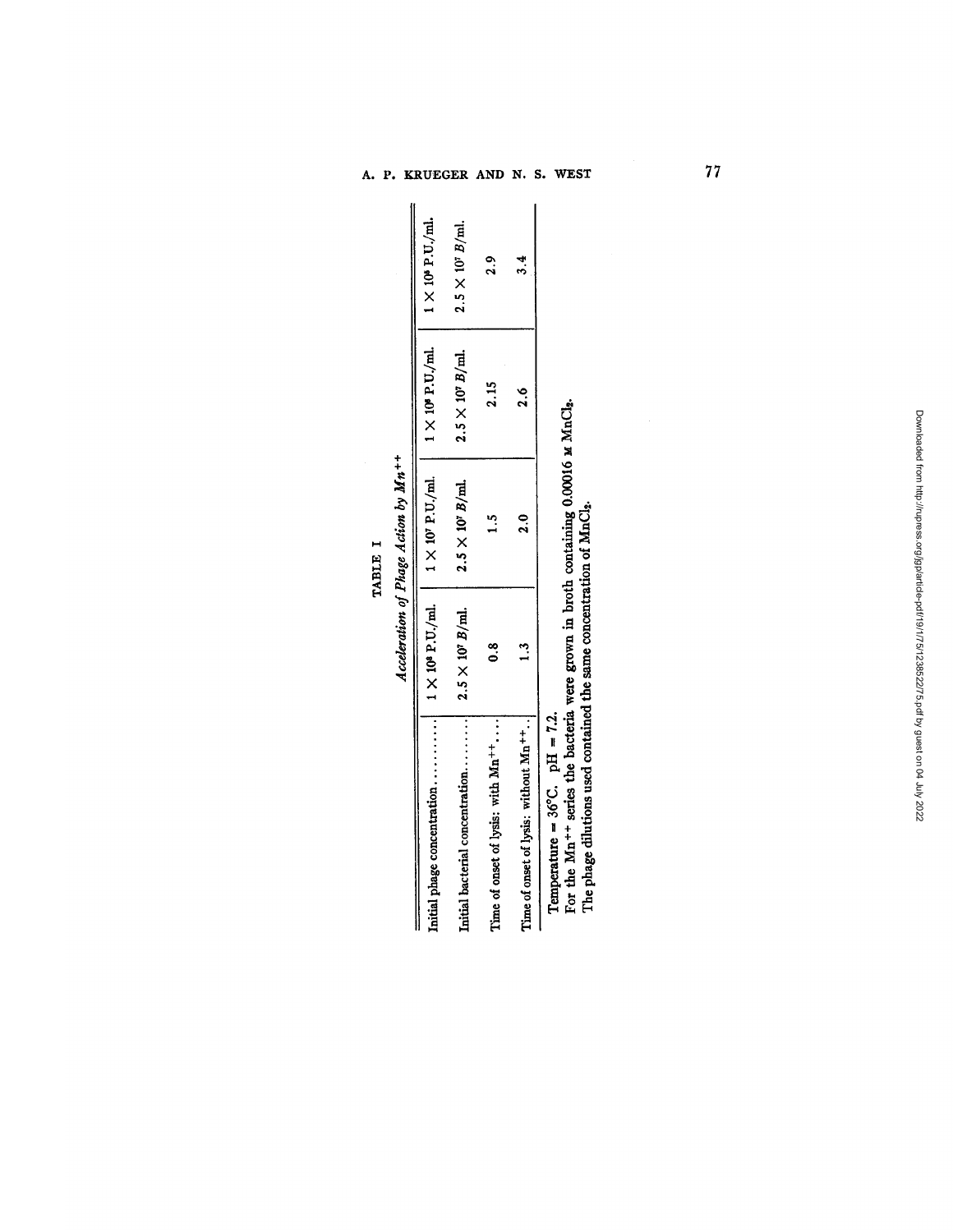The growth curves were found to be identical as is indicated in Fig. 1, a record of one experiment.

To test for the possible action of  $Mn^{++}$  on the phage-forming mechanism, mixtures of phage and growing bacteria with and without manganese were incubated at 36°C. and samples were taken at intervals for titration of phage. Employing the procedures outlined below for quantitative determination of phage and bacteria, it was found that the rate of phage formation was not increased by manganese.



FIG. 1. Bacterial growth curves with and without MnCl<sub>2</sub> as measured by turbidity method (see text). 36°C. pH = 7.2.  $\circ$  = initial [phage] = 1 × 10<sup>4</sup> [bacteria] = 2.5 × 10<sup>7</sup>, MnCl<sub>2</sub> 0.00016 M.  $Q =$  initial [phage] = 1 × 10<sup>4</sup> [bacteria] =  $2.5 \times 10^7$ , no manganese.

However, there was a decided difference in the distribution of phage between the medium and the cells. Manganese increases the extracellular phage fraction to about four times the ordinary free phage concentration found in the absence of manganese. This is shown in Fig. 2. Distribution of phage evidently is of the simple type previously described (4) both in the presence of and in the absence of manganese. The average value of the partition coefficient  $K$  calculated from the equation  $K = \frac{P \partial / B \cdot 25 \times 10^{10}}{P}$  (where  $Pb =$  phage in bac- $\overline{P_{E}}$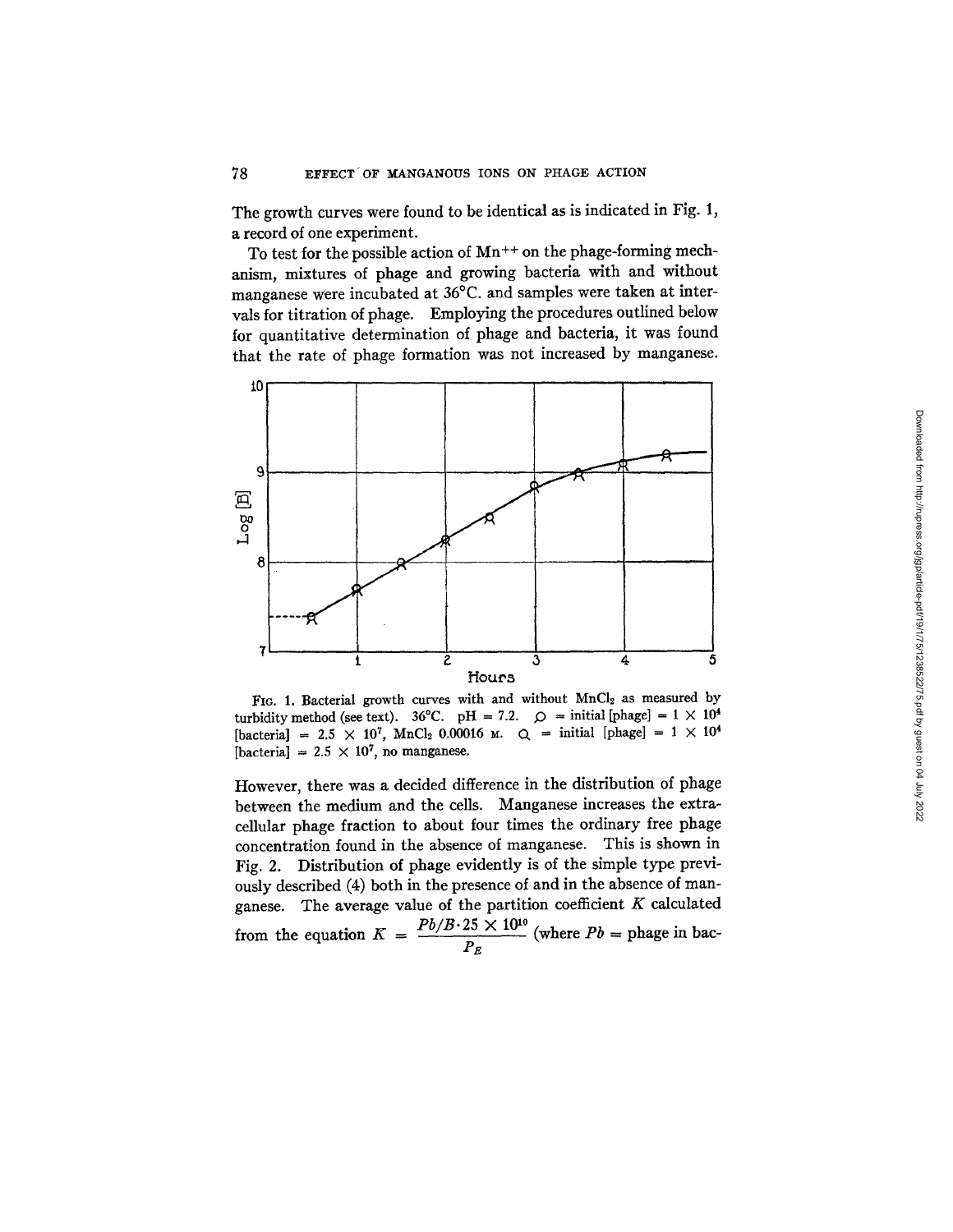teria/ml.,  $B = \text{bacteria/ml}$ ., and  $P_E = \text{phage free in medium/ml}$ .) was  $15 \times 10^3$  in the absence of manganese. With manganese present the value for a number of experiments was  $4 \times 10^3$ .



Fro. 2. The distribution of phage between bacteria and medium during growth and phage production in plain broth and in MnCl<sub>2</sub> broth. 36°C. pH = 7.2. O = bacterial growth curve;  $\square$  = total phage/ml. in absence of Mn<sup>++</sup>;  $\equiv$  = extracellular phage/ml. in absence of Mn<sup>++</sup>;  $\Box$  = total phage/ml. in presence of Mn<sup>++</sup>;  $\Delta$  = extracellular phage/ml, in presence of Mn<sup>++</sup>.

It is clear from Fig. 2 that lysis requires a lower ratio of phage to bacteria in the case of the manganese mixtures. As determined in current experiments, the usual ratio of phage to bacteria at the time of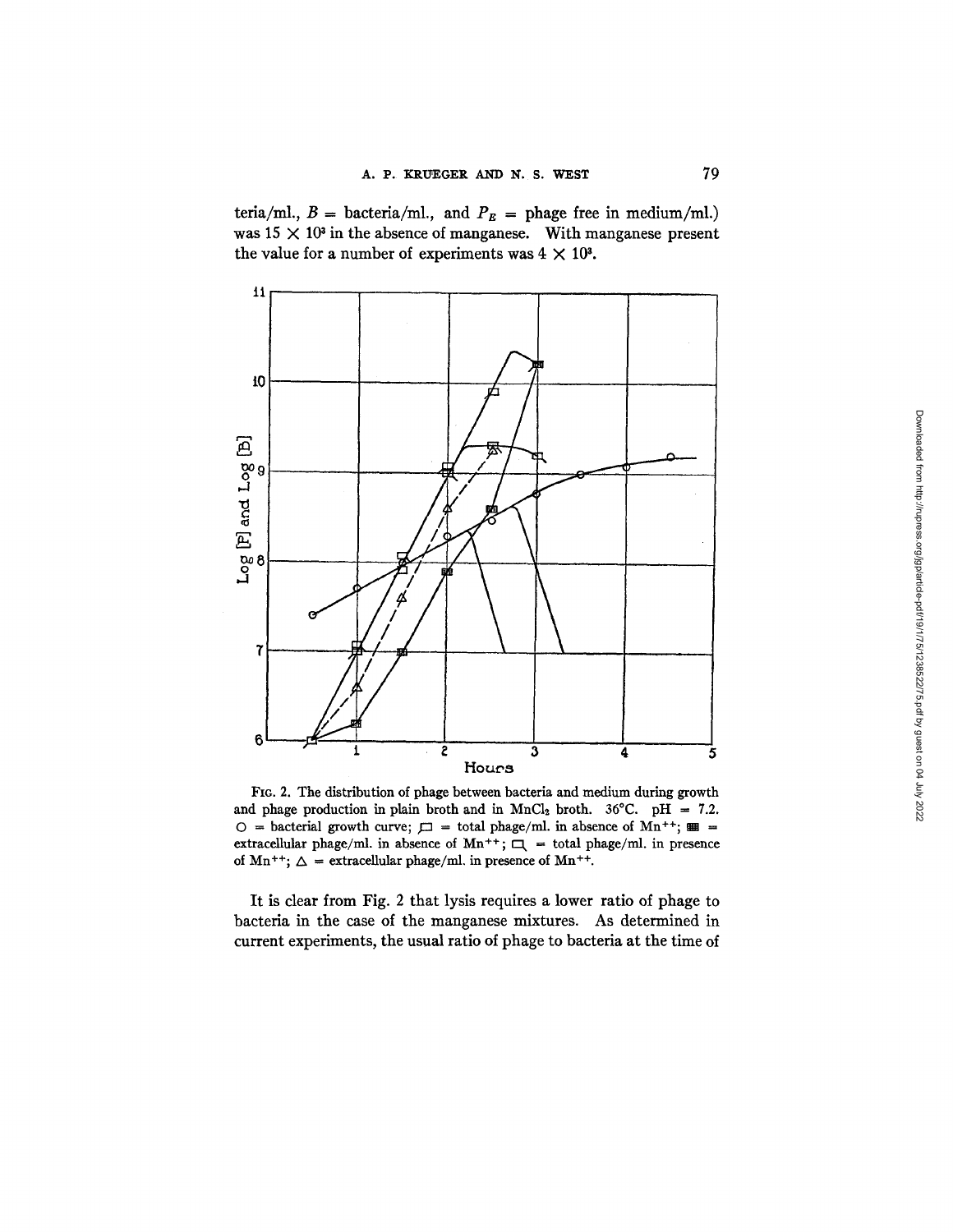lysis in the absence of manganese is 54 phage units/cell. In the presence of manganese this is reduced to a figure of about 12 (average of several experiments).

| Standard phage $1 \times 10^{10}$ P.U./ml.<br>Broth, $ml$<br>Bacteria $(8 \times 10^8/\text{ml.})$ | 8.0<br>1.0<br>1.0                                                                                     |            | 7.0<br>2.0<br>1.0 |            | 6.0<br>3.0<br>1.0 |            | 5.0<br>4.0<br>1.0 |            | 4.0<br>5.0<br>1.0 |            | 3.0<br>6.0<br>1.0 |            | 2.0<br>7.0<br>1.0 |            |
|----------------------------------------------------------------------------------------------------|-------------------------------------------------------------------------------------------------------|------------|-------------------|------------|-------------------|------------|-------------------|------------|-------------------|------------|-------------------|------------|-------------------|------------|
|                                                                                                    | Lytic curves followed by means of turbidity measurements<br>$B = \text{Cells} \times 10^7/\text{ml}.$ |            |                   |            |                   |            |                   |            |                   |            |                   |            |                   |            |
|                                                                                                    | B                                                                                                     | [B]        | [B]               | [B]        | [B]               | B          | B                 |            | $ B $ $ B $       | [B]        |                   | [B]   [B]  | B                 | $[B]$      |
| Time                                                                                               | With Mn                                                                                               | Without Mn | With Mn           | Without Mn | With Mn           | Without Mn | With Mn           | Without Mn | With Mn           | Without Mn | With Mn           | Without Mn | With Mn           | Without Mn |
| hrs.                                                                                               |                                                                                                       |            |                   |            |                   |            |                   |            |                   |            |                   |            |                   |            |
| 0.2                                                                                                | 8                                                                                                     | 8          | 8                 | 8          | 8                 | 8          | 8                 | 8          | 8                 | 8          | 8                 | 8          | 8                 | 8          |
| 0.4                                                                                                | 6                                                                                                     | 6          | 6                 | 6          | 6                 | 8          | 8                 | 8          | 8                 | 8          | 8                 | 8          | 8                 | 8          |
| 0.6                                                                                                | 3                                                                                                     | 4          | 4                 | 4          | 4                 | 10         | 6                 | 10         | 6                 | 10         | 8                 | 8          | 10                | 8          |
| 0.8                                                                                                | 0                                                                                                     | 0          | $\bf{0}$          | $\bf{0}$   | 0                 | 10         | 4                 | 12         | 4                 | 10         | 6                 | 10         | 12                | 10         |
| 1.0                                                                                                |                                                                                                       |            |                   |            |                   | 6          | $\Omega$          | 12         | 0                 | 12         | 4                 | 12         | 10                | 12         |
| 1.2                                                                                                |                                                                                                       |            |                   |            |                   | 4          |                   | 12         |                   | 12         | 0                 | 12         | 8                 | 12         |
| 1.4                                                                                                |                                                                                                       |            |                   |            |                   | $\Omega$   |                   | 8          |                   | 12         |                   | 12         | 6                 | 14         |
| 1.6                                                                                                |                                                                                                       |            |                   |            |                   |            |                   | 4          |                   | 10         |                   | 10         | 0                 | 12         |
| 1.8                                                                                                |                                                                                                       |            |                   |            |                   |            |                   | 0          |                   | 6          |                   | 8          |                   | 10         |
| 2.0                                                                                                |                                                                                                       |            |                   |            |                   |            |                   |            |                   | $\bf{0}$   |                   | 6          |                   | 8          |
| 2.2                                                                                                |                                                                                                       |            |                   |            |                   |            |                   |            |                   |            |                   | 0          |                   | 4          |
| 2.4                                                                                                |                                                                                                       |            |                   |            |                   |            |                   |            |                   |            |                   |            |                   | $\bf{0}$   |

TABLE II *The Effect of MnCI~ on the Lyric Threskold* 

Determination of critical phage/bacteria ratio for lysis in absence of bacterial growth.

Staphylococcus-phage mixtures containing: (a)  $0.00016$  molal MnCl<sub>2</sub>; (b) no MnCl<sub>2</sub>.

[Bacteria] constant and [phage] varying. Young bacterial cultures used and growth inhibited by preliminary icing. Tubes transferred to 36°C. bath and turbidity measurements made every 0.2 hour. The critical phage/bacteria ratio for lysis with  $Mn^{++}$  present = 38 and with no  $Mn^{++}$  = 88.

If the lytic threshold in growing mixtures is lowered by manganese it would be expected that similar results could be obtained with static (non-growing) mixtures of phage and bacteria. To test this point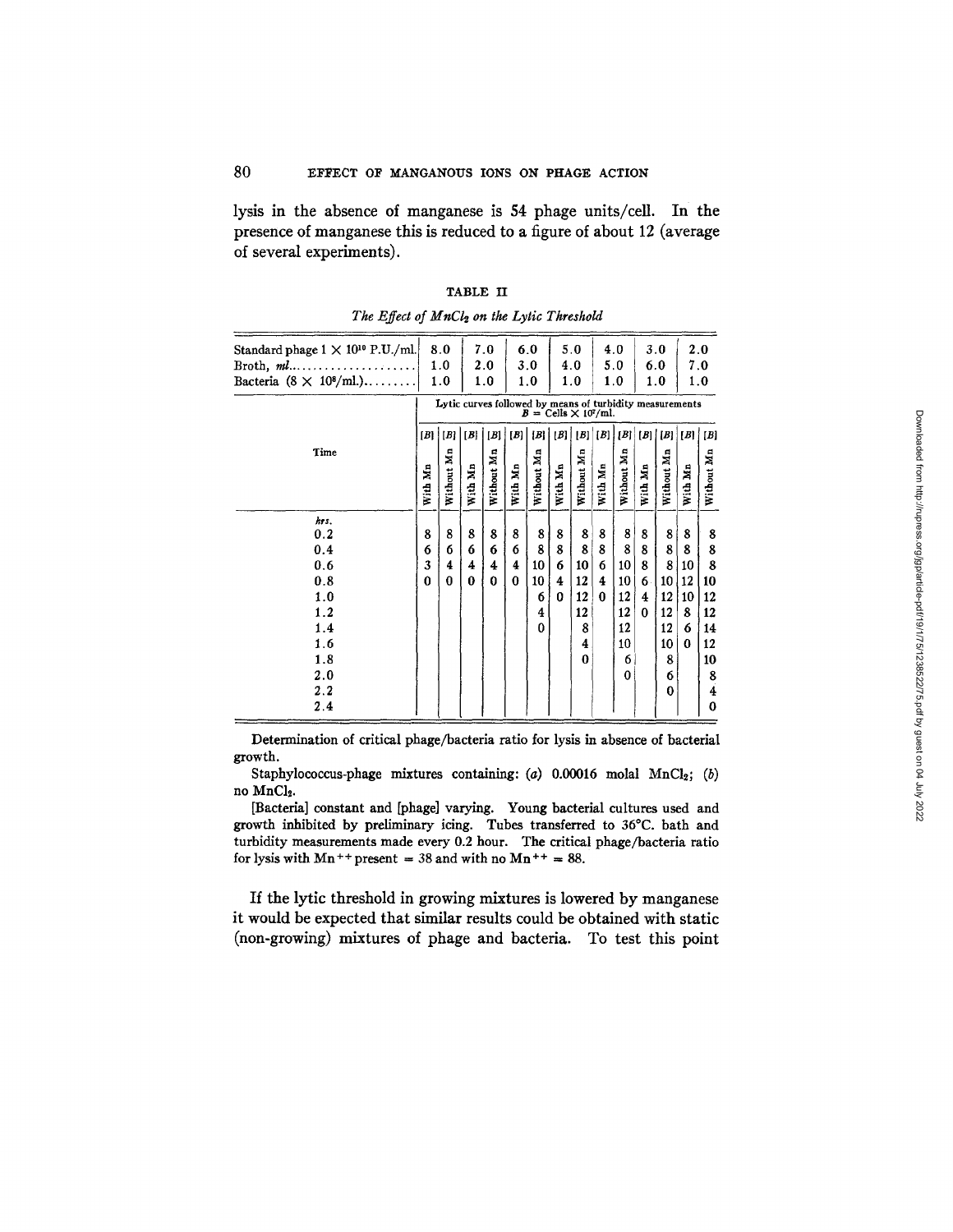bacteria were grown in the presence of manganese and were then iced to inhibit growth. A unit volume of bacteria was added to varying concentrations of phage, the mixtures were iced to avoid bacterial growth and phage formation during the time required for establishment of equilibrium between intracellular and extracellular phage, and they were then shaken in the 36°C. water bath. Turbidity measurements were taken every 0.1 hour. Table II shows the results obtained in the presence and in the absence of manganese. Evidently the lytic threshold in static mixtures of phage and bacteria is lowered as in the case of the actively growing mixtures although in the absence of growth higher phage/bacteria ratios are required for lysis.

That the accelerating effect of manganese is due to depression of the lyric threshold is evidenced also by the reduction in final titre of phage when  $Mn^{++}$  is present. Experimentally, for any given initial phage concentration the end titre is uniformly about 1/10th of that developed in the absence of manganese. This would be anticipated if a lower ratio of phage to bacteria is required to institute lysis. (See Fig. 2.)

#### *Methods*

*A. Materials and Titration Technique.--The* broth used in our work was beef infusion containing in each liter 10 gm. Fairchild's peptone and 5 gm. NaCl. The hydrogen ion concentration was adjusted to between pH 7.2 and pH 7.4.

The stock manganese solutions contained 0.08 molal MnCl<sub>2</sub> or MnSO<sub>4</sub> and were diluted in physiological saline solution to 0.0016 molal strength before each run. Final l : 10 dilutions were made in broth so that the latter contained 0.00016 molal  $MnCl<sub>2</sub>$  or  $MnSO<sub>4</sub>$ .

18 hour cultures of *Staphylococcus aureus* grown in Blake flasks were suspended in saline solution for each day's experiments. In order to have a uniform cell suspension the bacteria were seeded into manganese broth and plain broth and were grown at 36°C. until the bacterial concentration was sufficient for use. Measurements of bacterial concentrations were done by a simple turbidity comparison method as described by Krueger (1).

The bacteriophage was the antistaphylococcus phage used in previous experimental work (1-9). The standard phage solution contained  $1 \times 10^{10}$  activity units/ml.

Quantitative determinations of phage were routinely done by the method previously described by Krueger (1). In this method varying dilutions of unknowns and of standard phage are mixed with a unit concentration of susceptible bacterial cells. The time of lysis, *i.e. the* length of time required to reduce the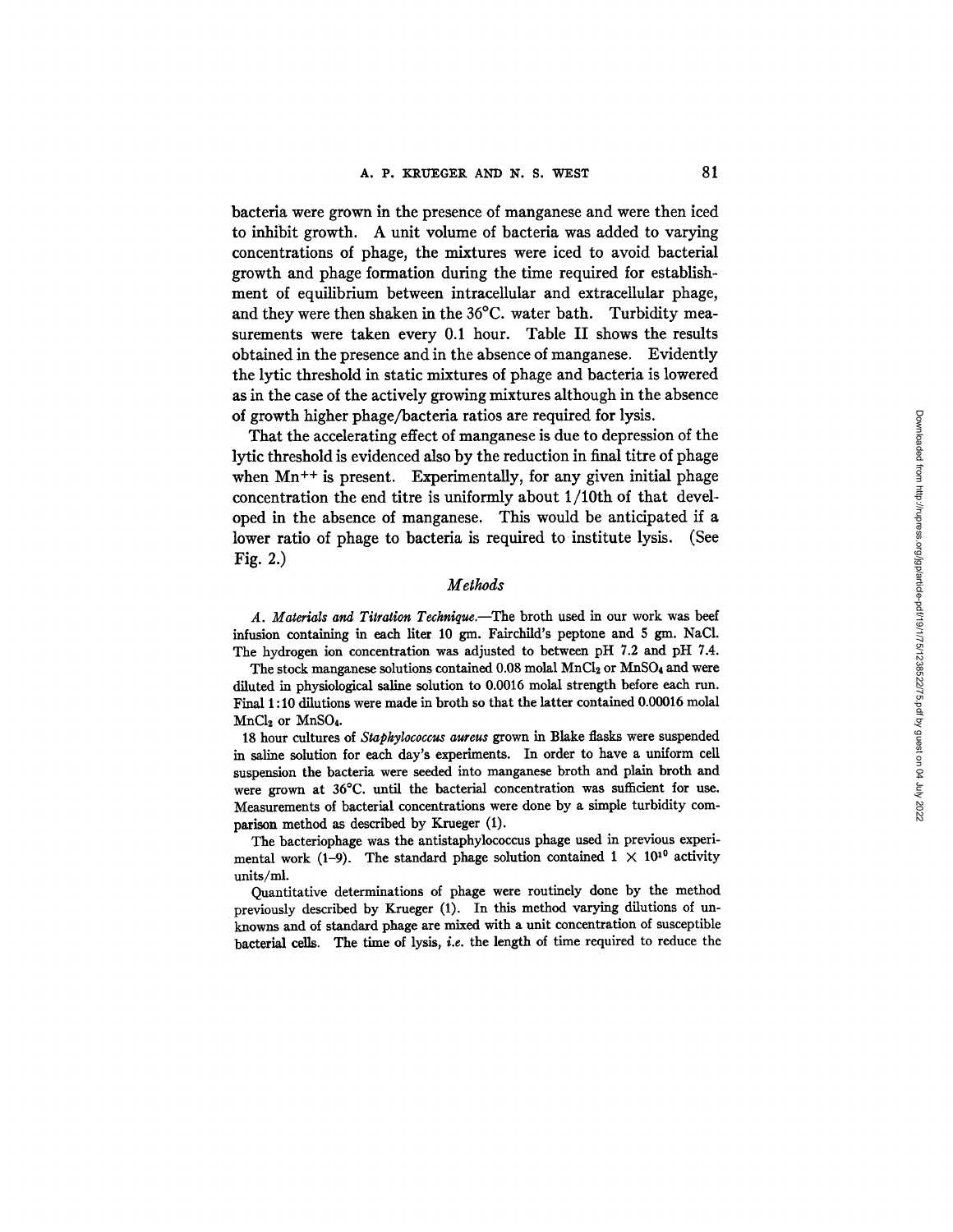growing suspension to a particular turbidity end-point, is determined under controlled conditions. The smaller the amount of phage present the longer it takes for the suspension to lyse and the initial phage concentration of an unknown is read directly from a graph in which the time of lysis of the standard controls is plotted against the logarithms of phage units present. The phage unit is an arbitrary one and represents the minimum quantity producing complete clearing of  $1.25 \times 10^8$  cells in 5.0 ml. pH 7.6 broth at 36°C.

For determining phage free in solution in mixtures of phage and bacteria, the bacterial cells were centrifuged down and the supernatants diluted and titrated as mentioned above. In the presence of  $Mn^{++}$  ions such dilutions do not yield true titration values because of the accelerating action of manganese on the titration mixture; the values are always too large. For this reason it was found necessary to add some substance which would inhibit the manganese effect on the titration set-up;  $0.00016$  Na<sub>2</sub>SIO<sub>3</sub> in broth was found satisfactory for this purpose. In practice manganese-containing phage unknowns were diluted for titration in the silicate broth. Manganese-containing controls were diluted with plain broth and with silicate broth to make sure that the manganese effect was successfully blocked by the silicate.

To determine total phage/ml., *i.e.* intracellular phage + extracellular phage, various dilutions of the phage-bacteria mixtures were titrated just as in the case of the supernatants. It was found that  $Na<sub>2</sub>SIO<sub>3</sub>$  would not inhibit the manganese effect in such mixtures and consequently they titrated too high. It was therefore necessary to include control sets with each titration consisting of a number of bacterial concentrations representing points on the logarithmic growth curve to which had been added varying amounts of phage. The mixtures were iced to allow the intracellular and extracellular phage fractions to come to equilibrium and were then diluted. The usual aliquot of bacterial suspension for phage titration was added to each tube and the time of lysis was determined in the routine way. By means of this additional series of controls it was possible to determine the amount of phage in the given manganese-containing mixture providing the concentration of bacteria originally present was known.

*B. The Accelerating Effect of Mn<sup>++</sup> on Phage Action.*--Phage dilutions in plain broth and in manganese broth were prepared using 4.0 ml. amounts of  $1 \times 10^8$ ,  $1 \times 10^7$ ,  $1 \times 10^6$ ,  $1 \times 10^5$ , and  $1 \times 10^4$  phage units/ml. To the plain brothphage dilutions were added 1.0 ml. of a growing staphylococcus suspension containing  $12.5 \times 10^7$  bacteria/ml. The manganese-phage mixtures were similarly seeded employing a staphylococcus culture growing in manganese broth. All the tubes were shaken in the 36°C. water bath and turbidity measurements were made at intervals as described in a previous paper (1).

*C. Tke Effect of Manganese on Phage Production and on Phage Distribution.--*  To 35 ml. of broth there was added 5.0 ml. of phage solution containing the proper concentration of phage units/ml, and 10.0 ml. of a broth culture of growing staphylococci containing  $12.5 \times 10^7$  bacteria/ml. An identical set-up was prepared at the same time using manganese broth, phage diluted in manganese broth, and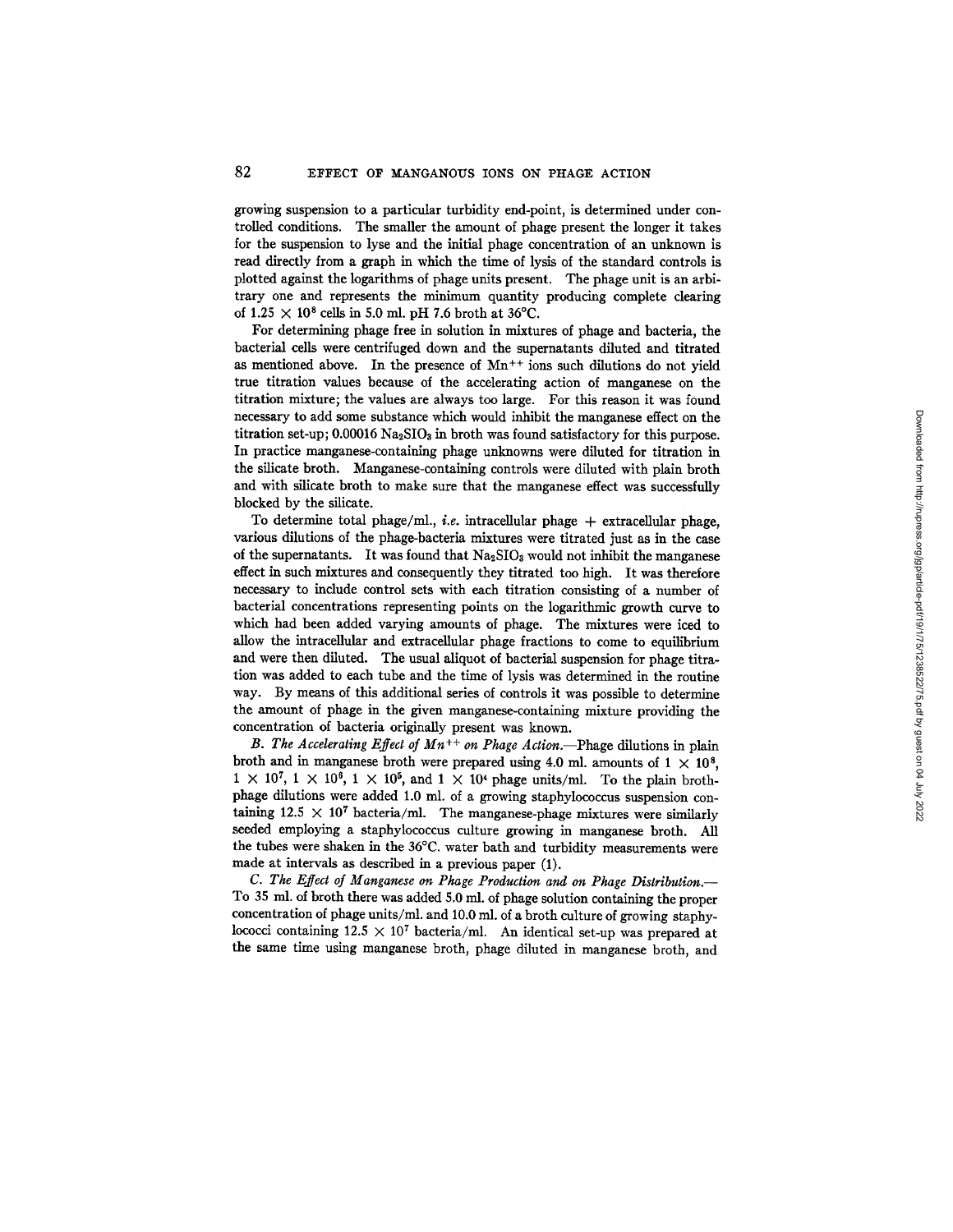bacteria growing in manganese broth. Samples for the determination of total phage/ml, and extracellular phage/ml, were taken at half-hour intervals. The bacterial growth curves and lytic curves were followed by the turbidity method mentioned above. All dilutions for phage titration were kept in ice water until completion of the experiment when all were titrated at once. An experiment of this sort is shown in Fig. 2. In this particular case 5.0 ml. of phage suspension containing  $1 \times 10^7$  phage units/ml, was added to 35.0 ml, of broth together with 10.0 ml. of bacterial suspension. The final phage concentration therefore was  $1 \times 10^6$  phage units/ml.

*D. Determination o/Lytic Threshold.--The* lytic threshold in growing mixtures was determined from the accumulated experimental data of the distribution experiments. For the threshold in the absence of bacterial growth, bacteria were grown in plain broth and manganese broth. When  $[B] = 8 \times 10^8$  the suspension was iced for 15 minutes to stop growth. Mixtures with various dilutions of plain phage and similar dilutions of phage in manganese broth were then made and the tubes were iced 0.5 hour. The mixtures were transferred to the 36°C. water bath and turbidity measurements were made every 0.1 hour.

#### DISCUSSION

It has long been known that dilute solutions of certain electrolytes will stimulate the action of enzymes. Falk (10) showed that dilute solutions of MnSO<sub>4</sub>, MnCl<sub>2</sub>, MgSO<sub>4</sub>, CaCl<sub>2</sub>, and BaCl<sub>2</sub> increased the activity of castor bean lipase toward ethyl butyrate. Calcium and magnesium salts accelerate tryptic digestion and the neutral salts of strong monobasic acids enhance the activity of salivary amylase (11). Aluminum sulfate and monophosphates in dilute solution have been found to stimulate enzyme activity (12); potassium bromate in low concentrations stimulates the digestion of casein by trypsin (13). In some cases the mechanism of the stimulating action of electrolytes on enzymes has been worked out. For example, the chlorides of the alkaline earths stimulate the hydrolytic action of pancreatic lipase and Pekelharing (14) has shown that the action probably consists in saponification of the fatty acids thereby removing them from the system and allowing hydrolysis to proceed. Not only is it possible to stimulate the activity of enzymes with salts but their presence is also capable of increasing enzyme production by microorganisms (15).

The experiments performed in connection with the accelerating effect of manganous salts on phage action have shown that it is not due to a stimulation of bacterial growth nor to an enhancement of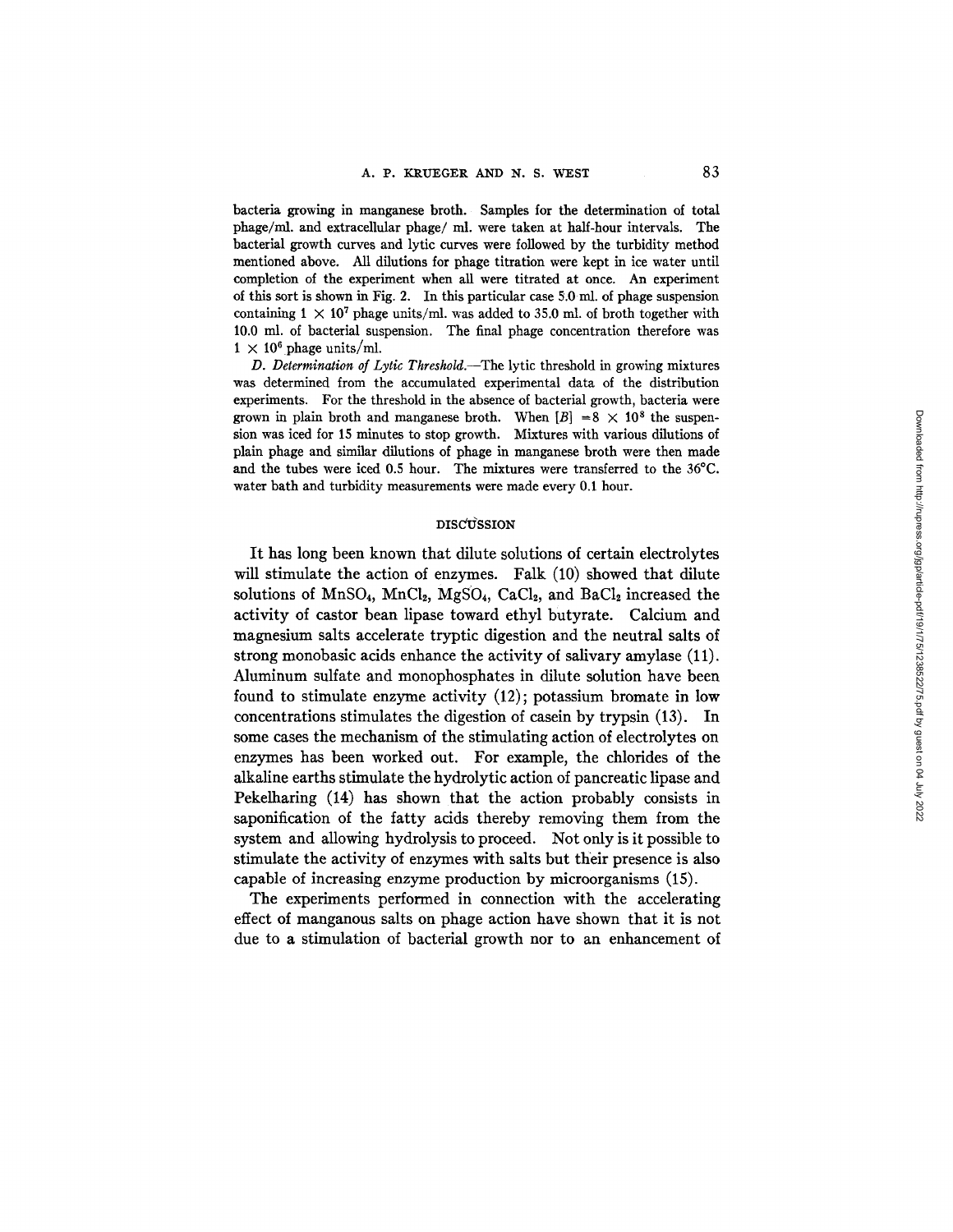## 84 EFFECT OF MANGANOUS IONS ON PHAGE ACTION

phage formation. There is a clear-cut lowering of the lytic threshold and also a change in the distribution of phage between the bacterial cell and its environment. The Mn<sup>++</sup> ion increases the extracellular fraction at the expense of the phage fraction associated with the cell. In previous work it was not possible to determine which of the two



FIo. 3. Graphic representation of bacterial growth, phage production, and lyric ratios with and without MnCl<sub>2</sub>. Originating in the bacterial growth curve  $(O)$ are the curves of bacterial lysis  $(- - - - - -)$  with MnCl<sub>2</sub> and adjacent broken lines  $(- - - - -)$  the identical mixtures without MnCl<sub>2</sub>. Above are two lines paraUeling the logarithmic phase of the growth curve; both are crossed by a series of steep curves representing phage formation for various initial phage concentrations. The intercepts of these latter lines with the two parallel lines indicate attainment of the lyric phage/bacteria ratios requisite for lysis. At corresponding time intervals on the curve for bacterial growth the curves of lytic destruction of bacteria begin. With  $Mn^{++}$  present the total phage concentrations at lysis are constantly one-tenth of those prevailing in its absence, predicting that for any given initial [phage] in a growing mixture of phage and bacteria, the presence of Mn ++ will reduce the end titre to one-tenth that of a control mixture.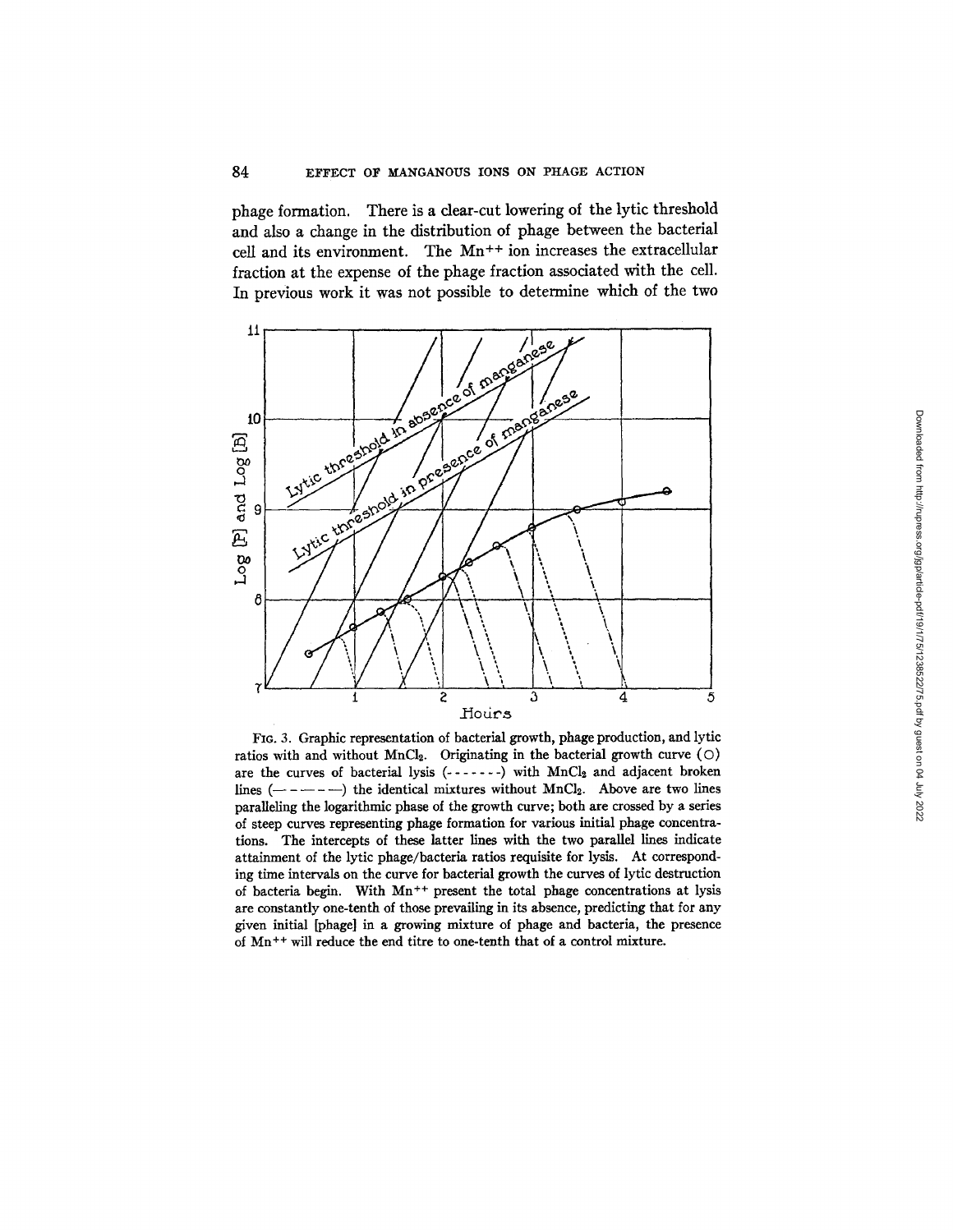fractions, intracellular or extracellular phage, is requisite for lysis. The conclusion was reached that the significant condition for the occurrence of lysis is attainment of either a particular concentration of phage inside each bacterium or a certain concentration of phage in each ml. of surrounding solution; these two quantities are always in constant ratio to each other and it was not possible to invoke either fraction alone under equilibrium conditions.

In the manganese mixtures lysis occurs when total phage/bacterium  $= 12$  as compared with a total phage to bacteria ratio of 54 in controls. In the present experiments the intracellular phage/bacteria ratios and extracellular phage/bacteria ratios at lysis for various mixtures of phage and bacteria were not constant. The essential ratio for initiation of lysis seems to be total phage/bacteria, that is, intracellular  $+$ extracellular phage per bacterium.

The essential features of manganese acceleration are graphically shown in Fig. 3. In this plot the bacterial growth rate is seen to be identical with and without manganese. Similarly the rate of phage production is not changed by Mn++ nor is the rate of bacterial destruction altered once lysis begins. The reduced threshold for lysis is represented by a line paralleling the logarithmic portion of the growth curve. Intercepts of the phage curves with this line indicate points at which the critical ratio of phage to bacteria requisite for lysis is attained and the bacterial lyric curves take their origin from the growth curve at these points. In the absence of manganese, bacterial growth and phage production continue until about ten times more phage has been produced, when lysis ensues. The lyric threshold in the absence of manganese is represented by a line paralleling the growth curve and connecting points on the phage production curves which represent the critical ratios of phage to bacteria essential for lysis. From this plot it is apparent that for any given initial concentration of phage the end titre in the manganese-containing mixture after lysis will be one-tenth that developed in the control.

#### SUMMARY AND CONCLUSIONS

Dilute solutions of  $MnCl<sub>2</sub>$  or  $MnSO<sub>4</sub>$  accelerate the lytic effect of phage upon susceptible staphylococci. Under the conditions of our